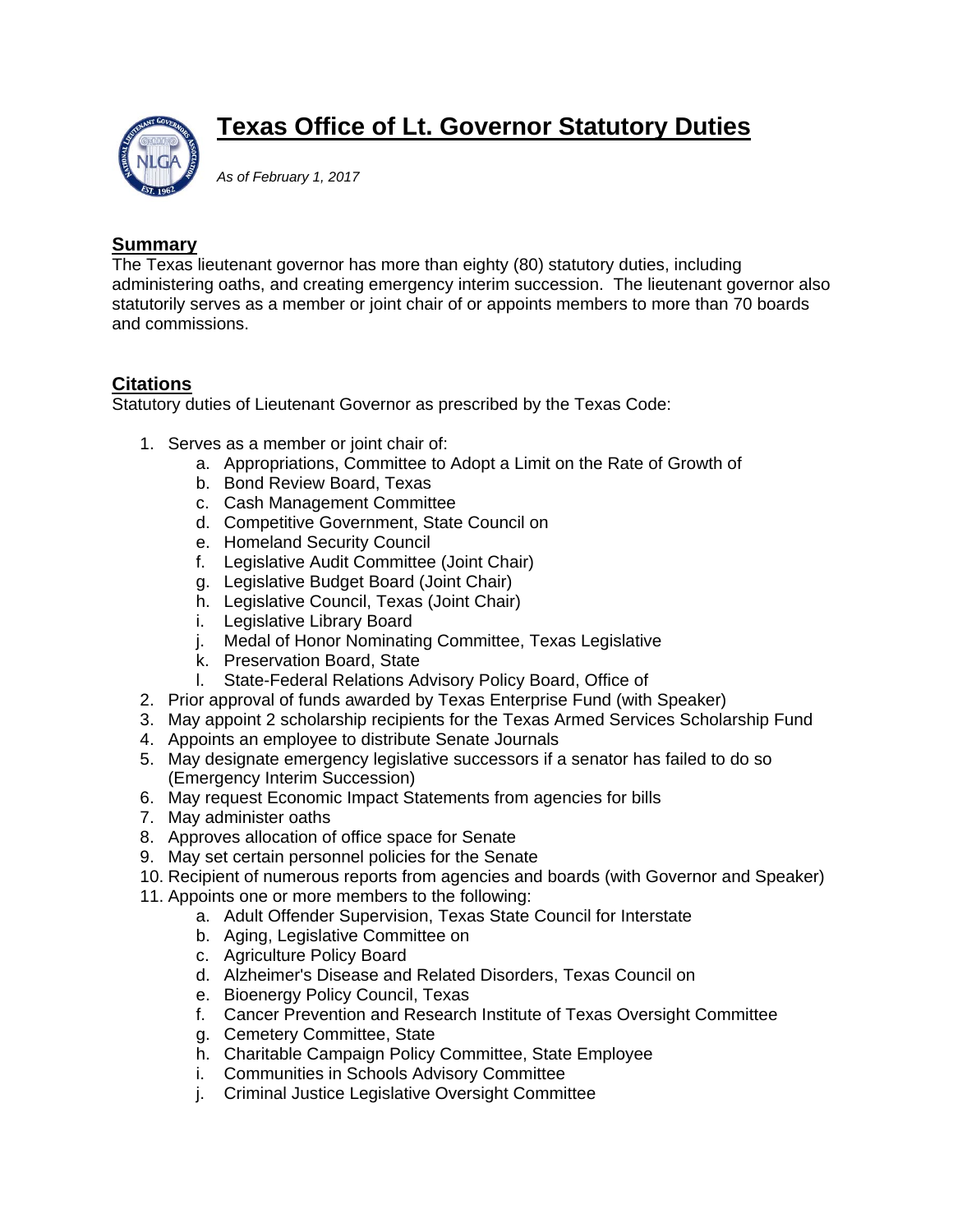- k. CSG-WEST/SLC--Border Legislative Conference
- l. Cultural Affairs, Advisory Council on
- m. Data Transparency Commission, Interagency
- n. Demographer, Office of State
- o. Developmental Disabilities, Executive Committee of the Office for the Prevention of
- p. Economic Development Stakeholders, Advisory Board of
- q. Economic Incentive Oversight Board
- r. Economic Stabilization Fund, Select Committee to Determine a Sufficient Balance of the
- s. Edwards Aquifer Legislative Oversight Committee
- t. Elections Advisory Committee
- u. Emergency Communications, Commission on State
- v. Emissions Reduction Plan Advisory Board, Texas
- w. Energy Board, Southern States
- x. Energy Council
- y. Environmental Flows Advisory Group
- z. Ethics Commission, Texas
- aa. Facilities Commission, Texas
- bb. Government Facilities, Joint Oversight Committee on
- cc. Gulf States Marine Fisheries Commission
- dd. Health and Human Services Transition Legislative Oversight Committee
- ee. High School Completion and Success Initiative Council
- ff. Higher Education, Legislative Oversight Committee on
- gg. Holocaust and Genocide Commission, Texas
- hh. Homeless, Texas Interagency Council for the
- ii. Inaugural Committee
- jj. Inaugural Endowment Fund Committee
- kk. Indigent Defense Commission, Governing Board of the Texas
- ll. Interscholastic League Advisory Council
- mm. Jobs and Education for Texans (JET) Grant Program Advisory Board
- nn. Judicial Commission for Children, Youth, and Families, Permanent
- oo. Judicial Council, Texas
- pp. Legislative Audit Committee (State Auditor)
- qq. Legislative Budget Board
- rr. Legislative Library Board
- ss. Mathematics and Science Advisory Board, Texas Academy of
- tt. Oil and Gas Regulation and Cleanup Fund Advisory Committee
- uu. Partnership Advisory Commission
- vv. Poet Laureate, State Musician, and State Artists Committee, Texas
- ww. Prepaid Higher Education Tuition Board
- xx. Preservation Board, State
- yy. Preservation Trust Fund Advisory Board, Texas
- zz. Primary Care Residency Advisory Committee
- aaa. Property Value Study Advisory Committee, Comptroller's
- bbb. Rural Health and Economic Development Advisory Council, Texas
- ccc. Small Business Assistance Advisory Task Force, Office of
- ddd. Small Business Compliance Assistance Advisory Panel
- eee. Sunset Advisory Commission
- fff. Supreme Court Rules Advisory Committee
- ggg. Transportation Advisory Committee, Public